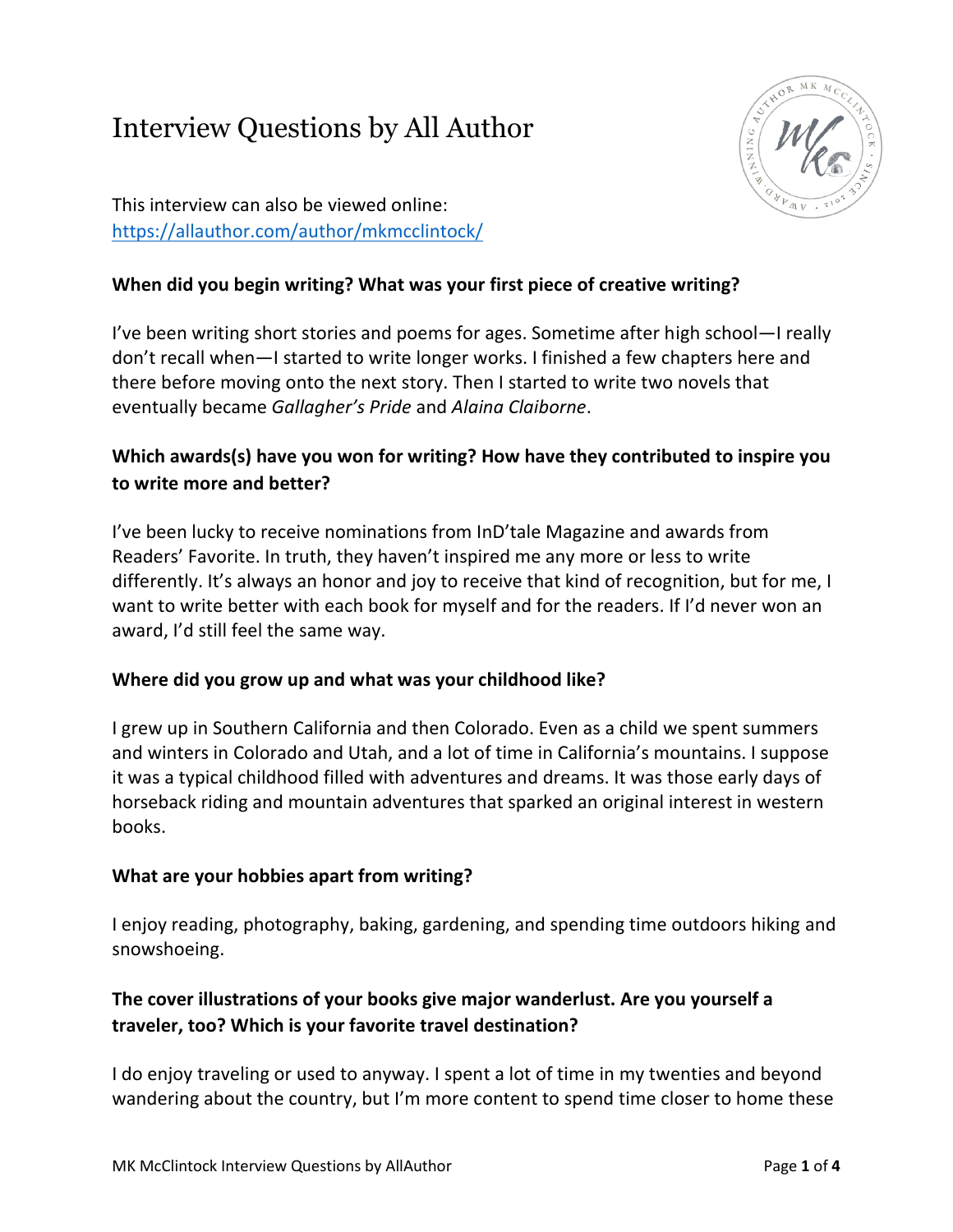days. My favorite destination was Scotland. I'll return there, and I have one or two other places I'd like to see, but my heart and sense of adventure are content in the Rocky Mountains.

### **'Forsaken Trail' is a short story among many others that you have published over time. How different is writing a short story from writing a novel? Which one do you enjoy more?**

This story is part of a fun multi-author project that is ongoing. I enjoy writing both equally, though at different times for different reasons. I have so many ideas rushing around in my imagination, and I've never been good at controlling them and focusing on only one at a time. Short stories give me a chance to get those ideas written and published without worrying if they can be stretched into a novel. I also like the challenge of writing short stories because they require a lot to be said in a fraction of the words. Writing a novel, for me, takes much longer. I mentally labor over every paragraph, probably more than I need to, but it's how my mind works. I will always write both.

### **Which of the women characters in the short story collection of 'The Women of Crooked Creek' do you relate the most to and why?**

I've been asked this before, and the response changes each time. When I write female characters, I like to give them one or two traits I either think I have or wish I had. This allows me to connect with them on a deeper level and imagine myself in their situations. Emma, Hattie, Briley, and Clara . . . I relate to some part of each of their personalities, and I'd call them all friend.

### **Which of the books in the Montana Gallagher Series was the most challenging to write and what made it so?**

The one I'm currently writing (book six). There isn't as much need for research on the time period and setting since I've written five other books set in the same place with the same people. However, and I don't know if this will make sense, but there's a sense of responsibility to the characters to continue their stories in a way that suits them and not me. That's not always easy to do. I'm also introducing a new character, and it's important to me to make sure the new character is independent yet becomes part of the cohesive unit that is the Gallagher family. The more characters, the more challenges, but I enjoy a challenge.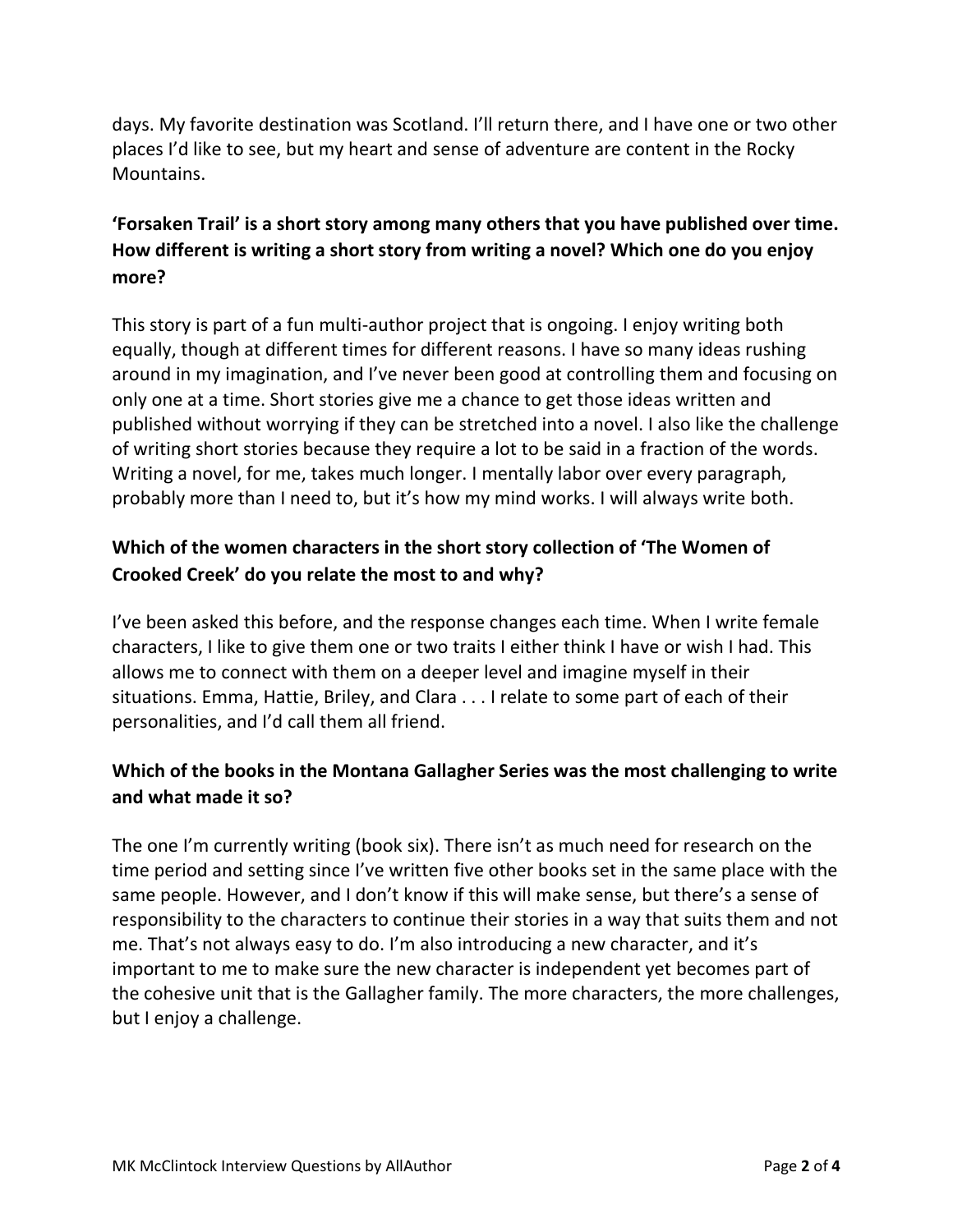#### **What inspired you to write the stories in the British Agents Novels series?**

My fascination with all things English, Irish, and Scottish. I went through a phase in school when I wanted to live in England, attend garden parties, enjoy afternoon tea . . . basically everything the upper crust do in Jane Austen novels. I wanted to be them. I grew out of that—sort of—but it's what sparked the idea for the first British Agent novel. It wasn't until I decided to continue the series that I used the other settings. Ireland because I've always wanted to visit, and Scotland because I love it there.

#### **What is the best thing about being a writer?**

It's a rush. I've said I enjoy a challenge, and writing is that. I get to live any life I want, go anywhere, and do anything I've dreamed of doing, all through my writing. Reading gives me the same rush, but it's so much fun when I get to create the worlds into which I escape.

#### **What is the sweetest fan-mail/compliment that you have received for your writing?**

I can't pick only one, and I regret not remembering them all. I don't actively read book reviews any longer, but I do read every email or note a reader sends me, and it's always exactly what I need to hear when they send it. Generally speaking, some of the sweetest compliments are when a reader tells me they feel as though they are right there in the story with the characters.

#### **How would you define your ideal setting to write?**

Quiet! I can have soft music playing, but any other noise, especially people-related noise, is far too distracting. I enjoy working in my writing studio with a view of the mountains. Sometimes I'll sit on the porch and enjoy the gardens with nature as my background noise. I carry around a small journal in case inspiration strikes, regardless of where I am.

#### **What is your advice to all the young writers out there?**

Don't give up, read a lot of books in a variety of genres, expect to work really hard, and never think for a minute you can accomplish it alone or that success is overnight.

#### **Which is the next book that you are writing? When is it due for release?**

I write under two names, so I'm busy with one novel for each and then two short stories. Book six in the Montana Gallagher series is my current focus. I don't have